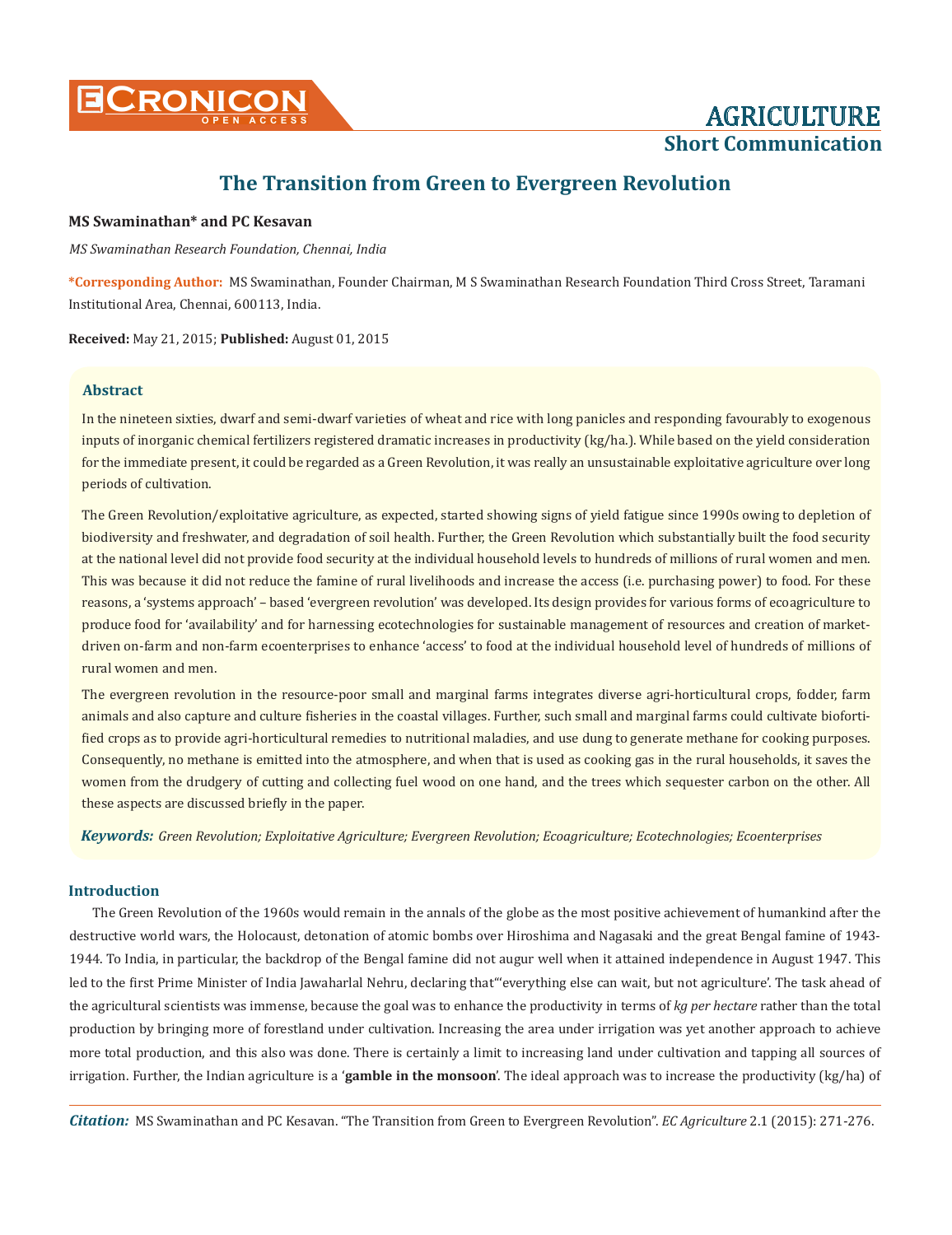272

crops by making them more responsive to external inputs of inorganic mineral fertilizers commonly referred to as N,P,K (viz. nitrogen, phosphorus and potassium respectively). Inorganic nitrogen fertilizer was particularly important. Yet, it was not simple to saturate the soil with inorganic nitrogen fertilizers as the Indian varieties of wheat and rice (i.e. the two staple food crops) with their characteristic tall stalks (stem) and dense and long panicles lodged (i.e. fell back) under the increased weight of the grains. So, an appropriate plant type would be dwarf/semi-dwarf plants with panicles of normal length.

Early Indian work in the 1950s at the Central Rice Research Institute (CRRI), Cuttack, India, involved making crosses between short '*japonica*' rice varieties and the tall *indica* rice varieties. The goal was to make the tall Indian rice varieties shorter and more robust to withstand the weight of the heavy panicles of plants grown in soils enriched with about 100 kg N<sub>2</sub> per hectare. This led to the development of a few varieties of rice like Mashuri and ADT-27 more responsive than pure *indica* rices to exogenous inputs of inorganic nitrogen fertilizers. Hence, it is reasonable to view that seeds of '*Green Revolution*' were first sown in the fields of CRRI, Cuttack, India. What then followed in the wheat fields of the Indian Agricultural Research Institute, New Delhi, became remarkable for at least two reasons. One is that dwarf and semi-dwarf wheats with dwarfing genes from Norin-10 wheat (Japan) were highly fertilizer-responsive and they broke the 'yield-ceiling' of Indian wheat varieties. Consequently the then image of India as 'begging bowl' changed to 'bread basket'. The second reason is that the Green Revolution silenced the doomsayers who wrote that the famine of food and consequent hunger in India would never be solved and that a vast section of humanity would perish in hunger. In this regard, references are made to the two books, "*The population bomb*", by Ehrlich [1] and "*Famine 1975: America's Decision: who will survive*" by William and Paul Paddock [2]. A serious question in the mind of one of us (MSS) who was deeply associated with late Norman Borlaug in ushering in the India's Green Revolution was whether the Green Revolution type of agriculture, which indeed was 'exploitative agriculture' could be sustainable over long periods of time. Convinced that it would not be sustainable, and should only be used to get some 'breathing space', Swaminathan [3] emphasized this point in his Chairman's Address to the Agricultural Section of the 55<sup>th</sup> Indian Science Congress Session held in January 1968 in Varanasi, India. What he then said is reproduced below, since it is still valid.

*"Intensive cultivation of land without conservation of soil fertility and soil structure would lead ultimately to the springing up of deserts. Irrigation without arrangements for drainage would result in soils getting alkaline or saline. Indiscriminate use of pesticides, fungicides and herbicides could cause adverse changes in biological balance as well as lead to an increase in the incidence of cancer and other diseases, through the toxic residues present in the grains or other edible parts. Unscientific tapping of underground water would lead to the rapid exhaustion of this wonderful capital resource left to us through ages of natural farming. The rapid replacement of numerous locally adapted varieties with one or two high-yielding strains in large contiguous areas would result in the spread of serious diseases capable of wiping out entire crops, as happened prior to the Irish potato famine of 1845 and the Bengal rice famine of 1943. Therefore, the initiation of exploitative agriculture without a proper understanding of the various consequences of every one of the changes introduced into traditional agriculture and without first building up a proper scientific and training base to sustain it, may only lead us into an era of agricultural disaster in the long run, rather than to an era of agricultural prosperity* [3]. Further, what was described as exploitative agriculture [3] was, however, referred to as 'Green Revolution' by William Gaud of the US Agency for International Development. More than four decades later, Bourne [4] wrote, "*The Green Revolution Borlaug started had nothing to do with the eco-friendly green label in vogue today*". In the following year, Dhillon., et al. [5] demonstrated with the help of a wealth of data that the productivity of wheat and rice in Punjab had been clearly plateauing since 1996-1997 through 2007-2008. Yet another disconcerting aspect of the Green Revolution was that it did not ensure food security at the household level to hundreds of millions of resource-poor small and marginal farming, fishing and landless families. The paradox, "*mountains of grains on one hand and millions of hungry people on the other*" aptly described the factual position. The Green Revolution provided only enhanced availability of food at the national level, but was not designed to fight the '**famine of rural livelihoods**' in order to enhance '*access*' (i.e. purchasing power) to food. Attention was also not given to the provision of clean drinking water, so essential to avoid gastric diseases and retain the ingested food for '*absorption*' or utilization in the body. These are the primary considerations which led to MSS to develop a '*systems approach'* – based '**evergreen revolution**' in order to achieve productivity in perpetuity without ecological and social harm. The systems approach involves concurrent attention to all the ecological foundations of sustainable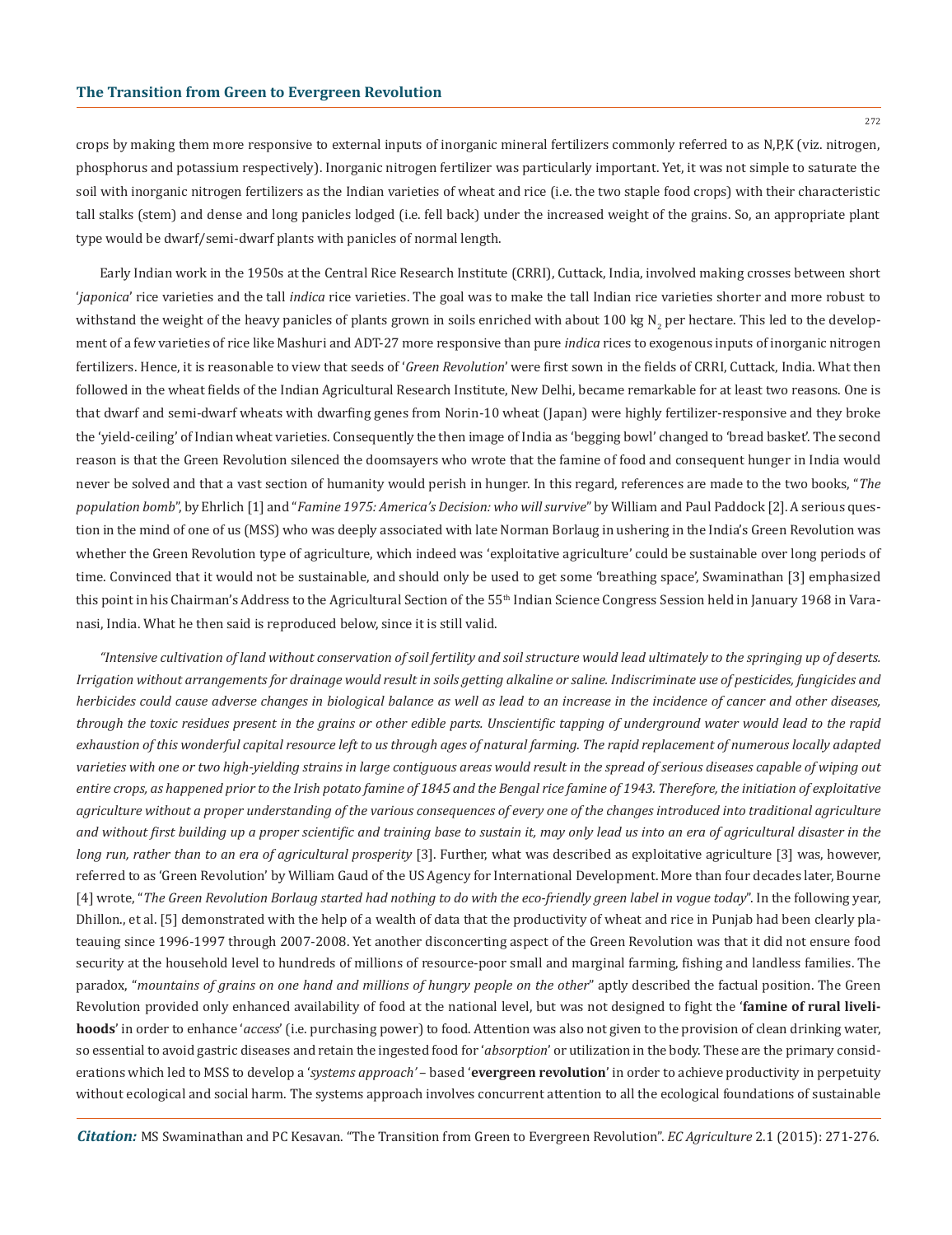273

agriculture, such as soil structure and soil health, freshwater, biodiversity, renewable energy and climate. The basic principles, design and goals of the 'evergreen revolution' are described in several publications by Swaminathan [6-11]. Kesavan and Swaminathan [12-16] have elaborated as to how the evergreen revolution would be able to fight both the 'famines of food and rural livelihoods' in an ecofriendly and socially 'inclusive' manner. They have also shown [14] that evergreen revolution which has all the elements of sustainable rural development could be integrated with disaster preparedness to reduce loss of lives and livelihoods following a major natural disaster. With particular reference to hydro-meteorological extreme events (e.g. cyclones, floods, droughts etc), sustainable rural development greatly enhances the resilience or the coping capacity of the vulnerable rural communities.

#### **Structure and Outcomes of the Evergreen Revolution**

'Evergreen revolution' does not deal only with cultivation of crops as does the Green Revolution. In other words, it is not commoditycentric. Besides various forms of ecoagriculture [12], the evergreen revolution includes sustainable management of natural resources and development of *on-farm and non-farm* livelihoods using ecotechnologies within a 'biovillage' paradigm and knowledge empowerment of the rural people through modern information and communication technology (ICT) based Village Knowledge Centres [13,15,16].

With regard to ecoagriculture, the emphasis is on 'organic agriculture' and 'green agriculture'. The organic agriculture as defined by the International Federation of Organic Agriculture Movements (IFOAM) relies on ecological processes, biodiversity and cycles adapted to local conditions, rather than the use of chemical inputs with adverse effects. A more flexible system is the Green Agriculture which permits the use of chemical inputs within the schedules of integrated pest management (IPM), integrated nutrient management (INM) and natural resource management systems.

Various modifications of the organic agriculture, such as '*Effective Microorganisms (EM) agriculture', 'one-straw revolution*' (system of natural farming without ploughing, chemical fertilizers, weeding and chemical pesticides and herbicides) and 'white agriculture' (system of agriculture based on substantial use of microorganisms, particularly fungi) have been described by Kesavan and Swaminathan [12,15]. None of these involves the use of chemical fertilizers and chemical pesticides.

The evergreen revolution, most importantly, integrates farm animals with eco-fisheries/eco-aquaculture (in the coastal villages) for dung, urine, draught power, milk and meat. Dung is used to produce methane by anaerobic fermentation (pyrolysis) and the methane is used as cooking gas. Used in this manner, methane is not released as a potent greenhouse gas, and furthermore, with the provision of methane as a cooking gas, the rural women do not have to fell the trees as fuel wood or walk long distances to gather biomass for fuel. Emission of greenhouse gases (GHGs) due to cutting down of trees is also arrested, a step in the direction of mitigation.

Recommended for resource-poor small and marginal farms, the evergreen revolution provides multiple sources of income from cereal and cash crops, eggs, milk and meat and also provides renewable energy. The year 2014 was declared the 'International Year of Family Farming'. Writing an editorial in *Science* on 'Zero hunger' Swaminathan [17] suggested that family farming characterized by diversified crops can be harnessed to support nutrition sensitive agriculture. Just following this, Kesavan and Swaminathan [18] elaborated as to how the evergreen revolution with several elements of family farming could cultivate crops identified for their specific nutrient content in order to provide agricultural remedies to nutritional maladies in different agro-ecological regions. Within the framework of evergreen revolution, a farming system to leverage agriculture for nutritional outcomes, called "*farming system for nutrition*" (Swaminathan and his co-workers [19] would help to integrate food security (i.e. under nutrition due to inadequate intake of food) with nutrition security (i.e. addressing the hidden hunger caused by the deficiency of vitamin A, vitamin B, zinc, iron, iodine etc. The other unique features of the evergreen revolution, not envisaged in the Green Revolution, is the skill and knowledge empowerment of hundreds of millions of resource-poor small and marginal farmers. The purpose is to enable them to create and manage *on-farm* and *non-farm* rural livelihoods to generate income and thus, to enhance '*access*' to food. The skill empowerment is imparted to the rural women and men through a pedagogic method of '**learning by doing**' that was called 'techniracy' by Swaminathan [20]. The technologies used in the rural areas both for sustainable management of natural resources and creation of *on-farm* and *non-farm* livelihoods are called the '*ecotechnologies*' which are the resultant of blending frontier technologies (e.g. space, modern information and communication, nuclear, nano-, modern biotechnology etc) with traditional knowledge and ecological prudence of the rural and tribal people, especially the women.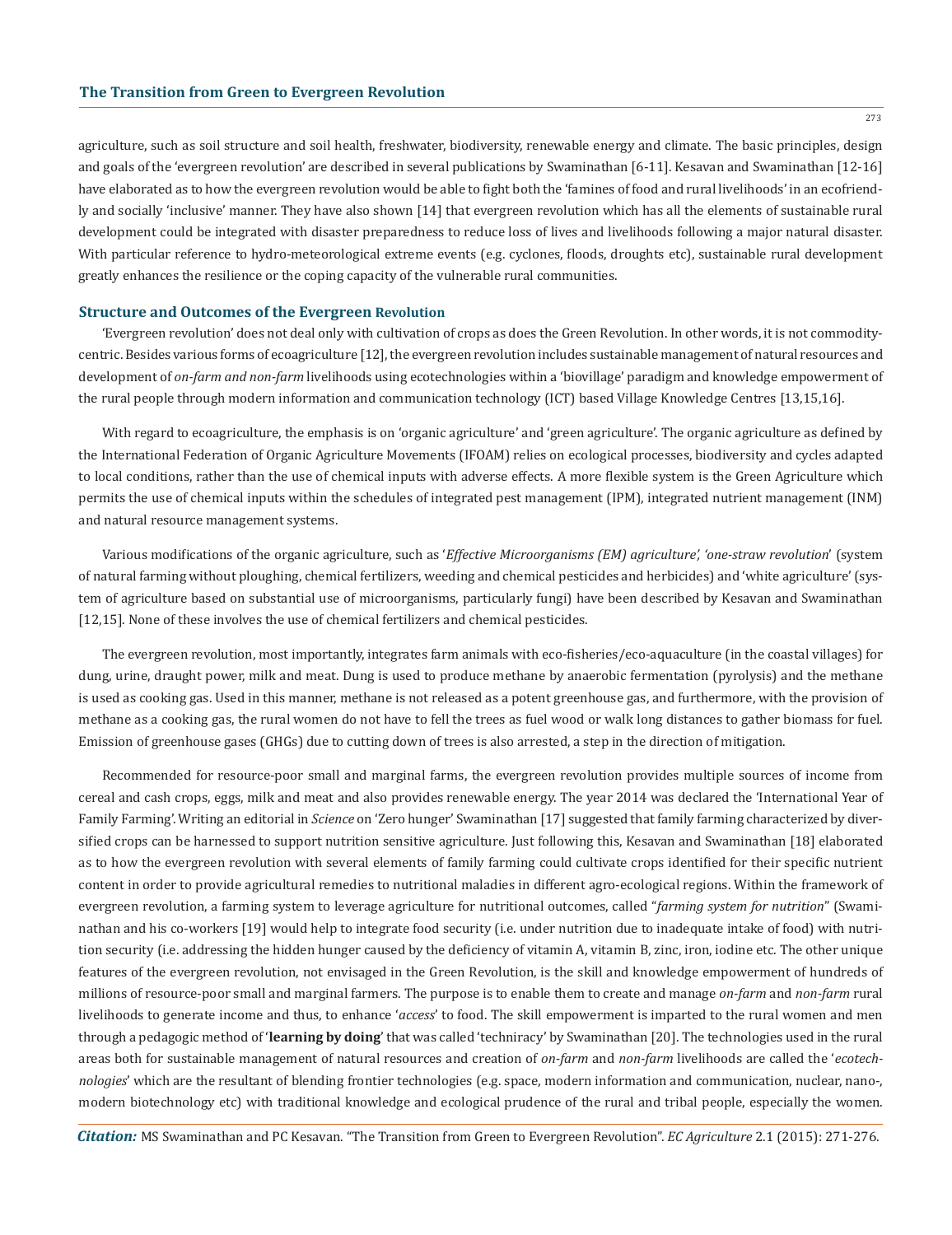The ecotechnologies have a *pro-nature, pro-poor, pro-women* and *pro-employment* orientation. What this means is that technologies are designed to have ecological, social as well as gender orientations. It is known that subsistence farming over centuries in thousands of villages in India has not been adequately productive to leave marketable surplus beyond the household requirement of food grains, pulses, oilseeds etc. The bulk of India's poor are among these subsistence farmers. And about 60 percent of India's population lives in about 638,000 villages. In the early design of the evergreen revolution, and the setting up of the M.S. Swaminathan Research Foundation in 1988, the Founder-Chairman (M.S. Swaminathan) focused on revitalizing the largely indolent villages with subsistence farming into vibrant agri-business-oriented villages. So, he came up with the concept of 'biovillages' (bios = living) which are the centres where 'ecotechnologies' are harnessed for sustainable management of locally-available natural resources, and also to develop one or more ecotechnology driven on-farm and non-farm ecoenterprises with market linkages for income generation. Groups of 10-15 women only or women plus men organize themselves into self-help groups (SHGs) who are then given training, capacity and initial requirement of resources etc., to adopt one or more of several ecoenterprises. The SHGs also require the power of scale to succeed in their ventures. In the globalized trade, the policies and preferences are in favour of '*mass production*' than '*production by masses*'. However, India's milk production is an example of how 'production by masses' has made India the world leader in the production of milk in the world (138 million tons in 2014 -15) and provides directly and indirectly livelihoods for about 18 million rural people of which women constitute nearly 70 percent. On the other hand, factory/corporate industrial farming in milk production would have displaced about 50-60 percent of the rural women and men from dairy-related livelihoods. USA is a good example.

Knowledge empowerment is quite essential for sustainable and productive living today. Particularly, ever-green agriculture requires the support of biological software for marrying productivity and sustainability. The biological software includes bio-pesticides, biofertilizers, vermi culture etc. Hundreds of millions of resource-poor small and marginal farming, fishing and landless rural women and men are often in desperate need of relevant information to save their crops from an impending disease or pest attack, or their cows from a complicated, life-threatening delivery, market prices for their local produce, hospitals for emergency and scores of routine daily needs. In the case of marginal fishers venturing on sea in their country rafts, information on weather, sea wave heights, and fish shoals is very important both for successful operation and personal safety. So, modern information and communication technology-based village knowledge centres (VKCs) were set up in several villages. Young women who have passed the 8<sup>th</sup> or 9<sup>th</sup> class are given training in computer operation and use of different programmes and softwares. They become very adept in using internet for linking data seekers (i.e. rural people) with data holders (i.e. scientific institutions, state and central government establishments, media, non-governmental agencies). The VKCs designed by the MSSRF and managed by the local grass root institutions promote lab to lab, lab to land, land to lab and land to land interactions. Special attention is given to update information content on weather, crop and animal husbandry, market trends and prices, welfare schemes, education, employment, healthcare etc. The mobile phones have greatly facilitated the provision of information to far greater number of people instantaneously.

The ecoagriculture/family farming system which is an integral part of the evergreen revolution movement does not necessarily cultivate only the improved high-yielding varieties; instead, the bulk of the cultivation involves locally-adapted land races and indigenous varieties. Hence, it contributes to the conservation of the precious genes and gene pools on the one hand, and consumption and commerce on the other. Swaminathan [21] has proposed a continuum of conservation, cultivation, consumption and commerce (the 4Cs) as the pathway to link biodiversity conservation with food and nutrient security at the household level towards the goal of Biohappiness.

The evergreen revolution that encourages the cultivation of locally-adapted cultivars is innately more resilient to a variety of biotic and abiotic stresses induced by global warming induced climate change. Varied effects of climate change on the growth and productivity of crop plants have been discussed by Swaminathan and Kesavan [15] in detail elsewhere. Impact of climate change on agriculture has been discussed in detail elsewhere by Swaminathan and Kesavan [22].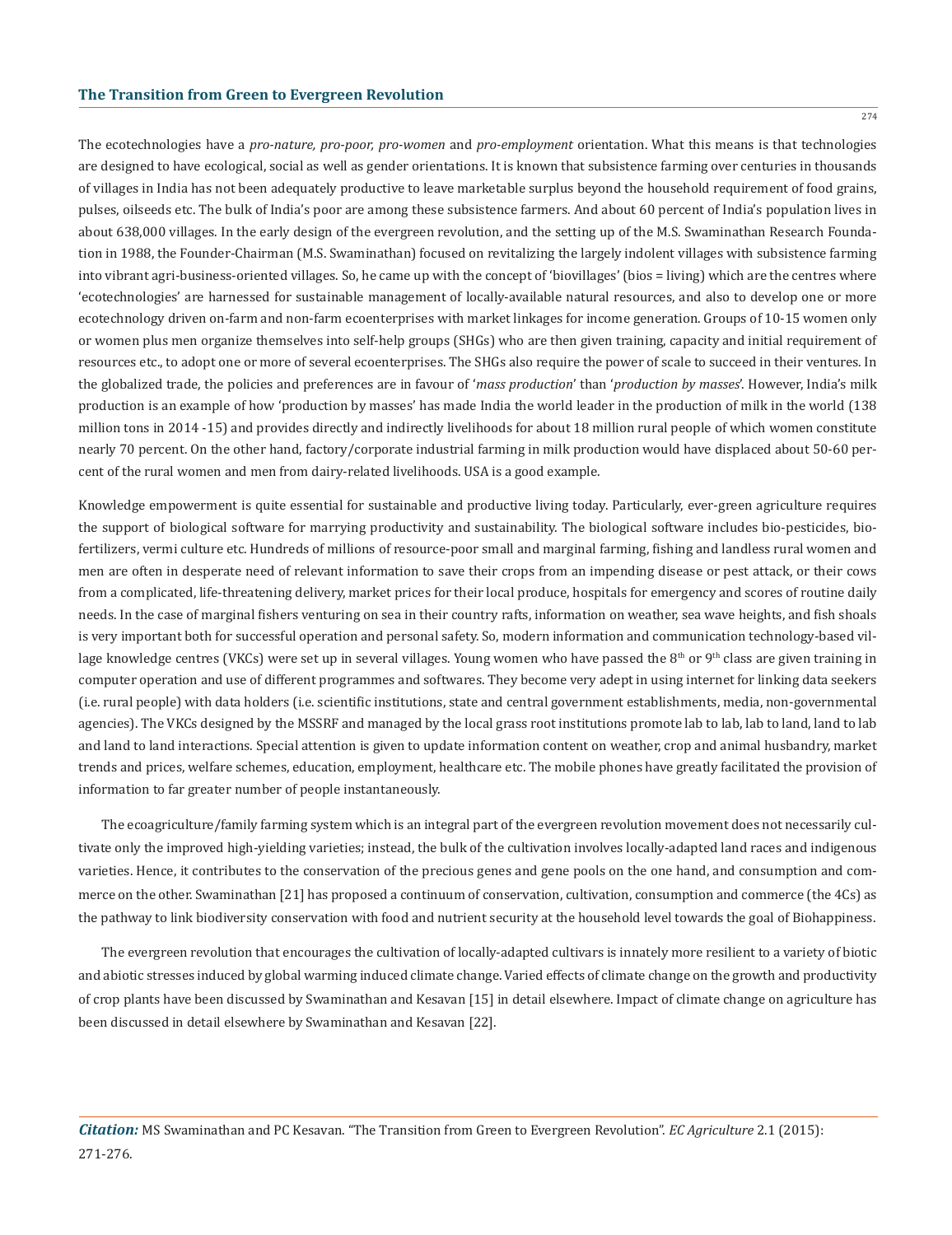# **Conclusions**

- a. The 'Green Revolution' that changed India's image as 'begging bowl' to 'bread basket' was commodity-centric, and it was not integrated with ecological and social dimensions of sustainable agriculture. Consequently, the productivity has been plateauing since the mid - 1990s.
- b. The evergreen revolution, on the other hand, is based on a 'systems approach' with concurrent attention to all the ecological foundations (i.e. soil, freshwater, renewable energy, biodiversity, climate etc) of agriculture and socio-economic dimension of ac cess to food and nutrition security.
- c. With the principles of ecoagriculture, ecotechnologies based ecoenterprises of on-farm and non-farm livelihoods and renewable energy sources, the evergreen revolution is ideal for transforming the subsistence farming into vibrant agri-business enterprises.
- d. As with family farming, the ecoagriculture of evergreen revolution is conducive to integrate food security with nutrition security in the nature of 'farming system for nutrition' (FSN) and provide agri-horticultural remedies to nutritional maladies in the differ ent agro-climatic zones.
- e. With its continuum of conservation, cultivation, consumption and commerce (4Cs), the evergreen revolution is the pathway to 'biohappiness', i.e. happiness arising from the sustainable and equitable conversion of biodiversity into jobs and incomes. Ever green agriculture promotes the growth of biological software industries, which are environment-friendly and lend themselves to the "production by masses" pathway of job-led economic growth.

# **Bibliography**

- 1. Ehrlich P. "The Population Bomb". Ballantine Books, New York (1968): 201.
- 2. Paddock W and Paddock P. "Famine 1975: America's Decision: Who will survive?" *Little Brown and Co*. (1967): 286.
- 3. Swaminathan MS. "The Age of Agony, Genetic Destruction of Yield Barriers and Agricultural Transformation Presidential Address Section of Agricultural Sciences". Proc. 55th *Indian Science Congress* Varanasi, India (1968): 236-248.
- 4. Bourne JK. "The Global Food Crisis The End of Plenty". National Geographic Magazine (2009):
- 5. Dhillon BS., *et al.* "National Food Security vis-à-vis sustainability of agriculture in high crop productivity regions". *Current Science* 98 (2010): 33-36.
- 6. Swaminathan MS. "Sustainable Agriculture: Towards an Evergreen Revolution". Konark Publishers Pvt. Ltd. Delhi, (1996): 232.
- 7. Swaminathan MS. "Sustainable Agriculture: Towards Food Security". Konark Publishers Pvt. Ltd. Delhi (1996): 272.
- 8. Swaminathan MS. "I predict: A Century of Hope: Towards an Era of Harmony with Nature and Freedom from Hunger". East West Books (Madras) Pvt. Ltd. (1999): 155.
- 9. Swaminathan MS. "An Evergreen Revolution". *Biologist* 47 (2000): 85-89.
- 10. Swaminathan MS. "Science and Sustainable Food Security Selected papers of M.S. Swaminathan". Indian Institute of Science (IISc) Centenary Lecture Series 3 (2010): IISc Press. World Scientific, New Jersey, London, Hongkong, Chennai, (2010): 420.
- 11. Swaminathan MS. "From Green to Evergreen Revolution. Indian Agriculture: Performance and Challenges". Academic Foundation, New Delhi (2010): 410.
- 12. Kesavan PC and Swaminathan MS. "From Green Revolution to Evergreen Revolution: Pathways and terminologies". *Current Sci ence* 90 (2006): 145-146.
- 13. Kesavan PC and Swaminathan MS. "Strategies and models for agricultural sustainability in developing Asian countries". *Philosoph ical Transactions of the Royal Society B: Biological (2008): 877-891.*
- 14. Kesavan PC and Swaminathan MS. "Managing extreme natural disasters in coastal areas". *Philosophical Transactions of the Royal Society A: Biological* 364 (2006): 2191-2216.
- 15. Kesavan PC and Swaminathan MS. "Evergreen Revolution in Agriculture: Pathway to green economy". Westville Publishing House, New Delhi (2012): 139.
- 16. Kesavan PC and Swaminathan MS. "Future Direction of Asian Agriculture: Sustaining Productivity without Ecological Degrada tion". *ASM Science Journal* 1.2 (2007): 161-168.